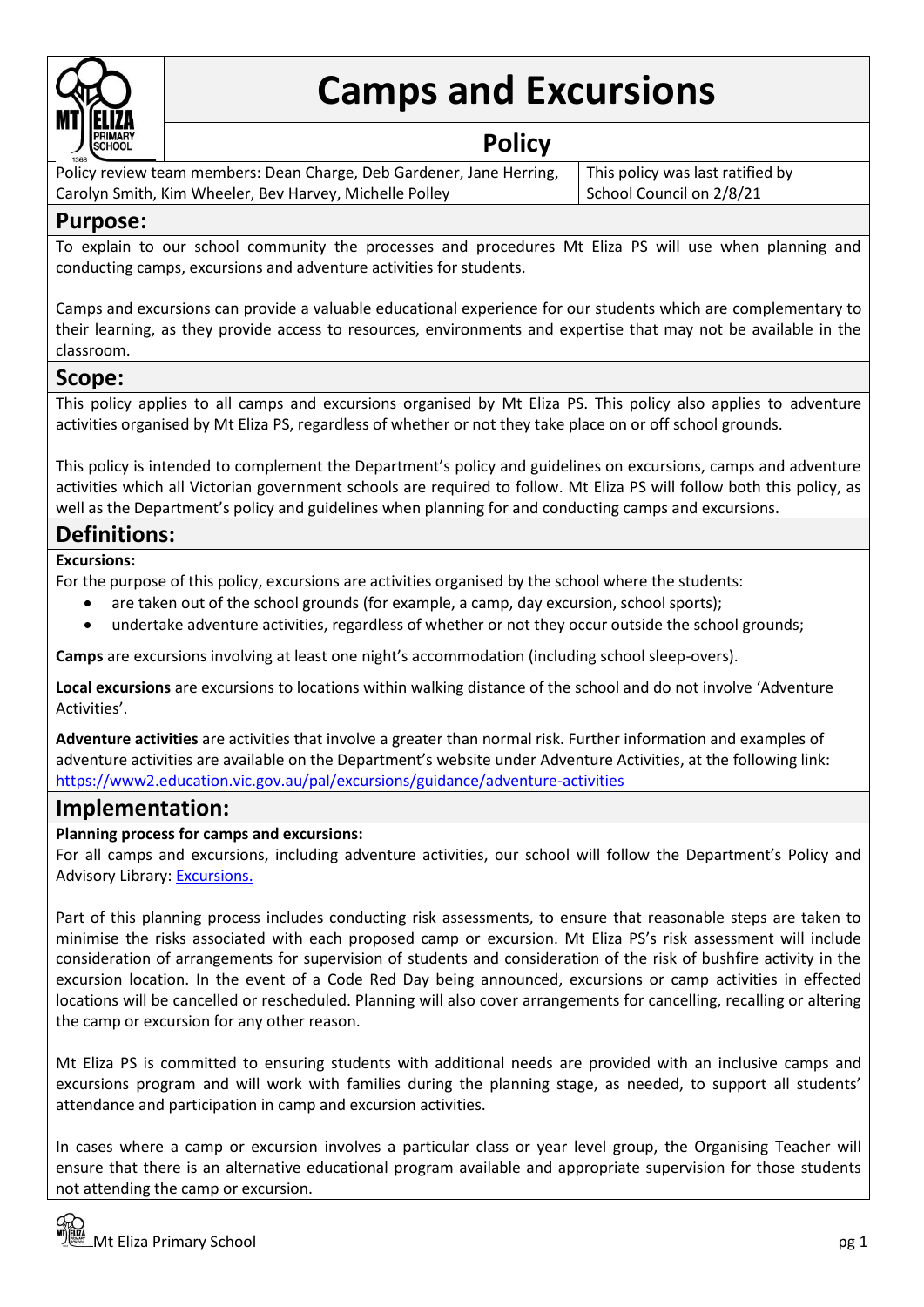#### **Supervision**

Mt Eliza PS follows the Department's guidelines in relation to supervision of students during excursions and camps. All excursion staff (including parent volunteers) will be familiar with supervision requirements and the specific procedures for dealing with emergencies on each camp and excursion.

All school staff will be aware that they retain overall responsibility for the supervision and care of students throughout all camps and excursions (including adventure activities), regardless of whether or not external providers are managing the activity.

#### **Parent volunteers**

Parents may be invited to assist with camps and excursions. School staff will notify parents/carers of any costs associated with attending. School staff are in charge of camps and excursions and parent/carer volunteers are expected to follow teachers' instructions. When deciding which parents/carers will attend, the Organising Teacher will take into account: any valuable skills the parents/carers have to offer (e.g. bus licence, first aid, etc.) and the special needs of particular students.

#### **Volunteer and external provider checks**

Mt Eliza PS requires all parent or carer camp or excursion volunteers and all external providers working directly with our students to have a current Working with Children Check card.

#### **Parent/carer consent**

For all camps and excursions, other than local excursions, Mt Eliza PS will provide parents/carers with a specific consent form outlining the details of the proposed activity. Mt Eliza PS informs parents about school camps and excursions by placing a note in student bags and asking parents/carers to return the part of the note that asks for parent's/carer's signature confirming they consent to their child's participation. Parents/carers are encouraged to contact the school to discuss any questions or concerns that they or their child may have with a proposed camp or excursion.

For local excursions, Mt Eliza PS will provide parents and carers with an annual Local Excursions consent form at the start of each school year or upon enrolment if students enrol during the school year. Mt Eliza PS will also provide advance notice to parents/carers of an upcoming local excursion through the newsletter, Sentral and the year level weekly What's Happening. For local excursions that occur on a recurring basis Mt Eliza PS will notify parents once only prior to the commencement of the recurring event.

#### **Cost of camps and excursions, refunds and support**

The cost of all camps and excursions are to be paid by parents/carers unless alternative arrangements have been agreed to by the Principal prior to the excursion. All families will be given sufficient time to make payments for all activities. Consent forms will have clearly stated payment amounts and payment finalisation dates.

Mt Eliza PS will:

- 1. Communicate clearly and effectively:
	- a) Clear timelines for excursion planning and communication have been developed and will be maintained.

| Three weeks prior to<br>reminder<br>Six weeks prior if the<br>excursion is<br>greater than \$50 | One week prior<br>to due date                                                                        | Four school days prior<br>to excursion date                                                       | <b>Excursion date</b>                                                                                                       |
|-------------------------------------------------------------------------------------------------|------------------------------------------------------------------------------------------------------|---------------------------------------------------------------------------------------------------|-----------------------------------------------------------------------------------------------------------------------------|
| <b>Initial Note home</b>                                                                        | Reminder for those who<br>haven't paid                                                               | Due date for money and<br>signed permission form                                                  |                                                                                                                             |
| Paper copy sent home with<br>child.<br>Plus Newsletter, Website,<br>Facebook or Flexibuzz.      | Contact is made with<br>parent/carer using either<br>note, email, personal<br>contact or phone call. | Booking, numbers and<br>payment will be<br>confirmed with the<br>excursion/incursion<br>provider. | Late payments will not<br>be accepted unless a<br>payment plan has<br>been developed with<br>the AP before the due<br>date. |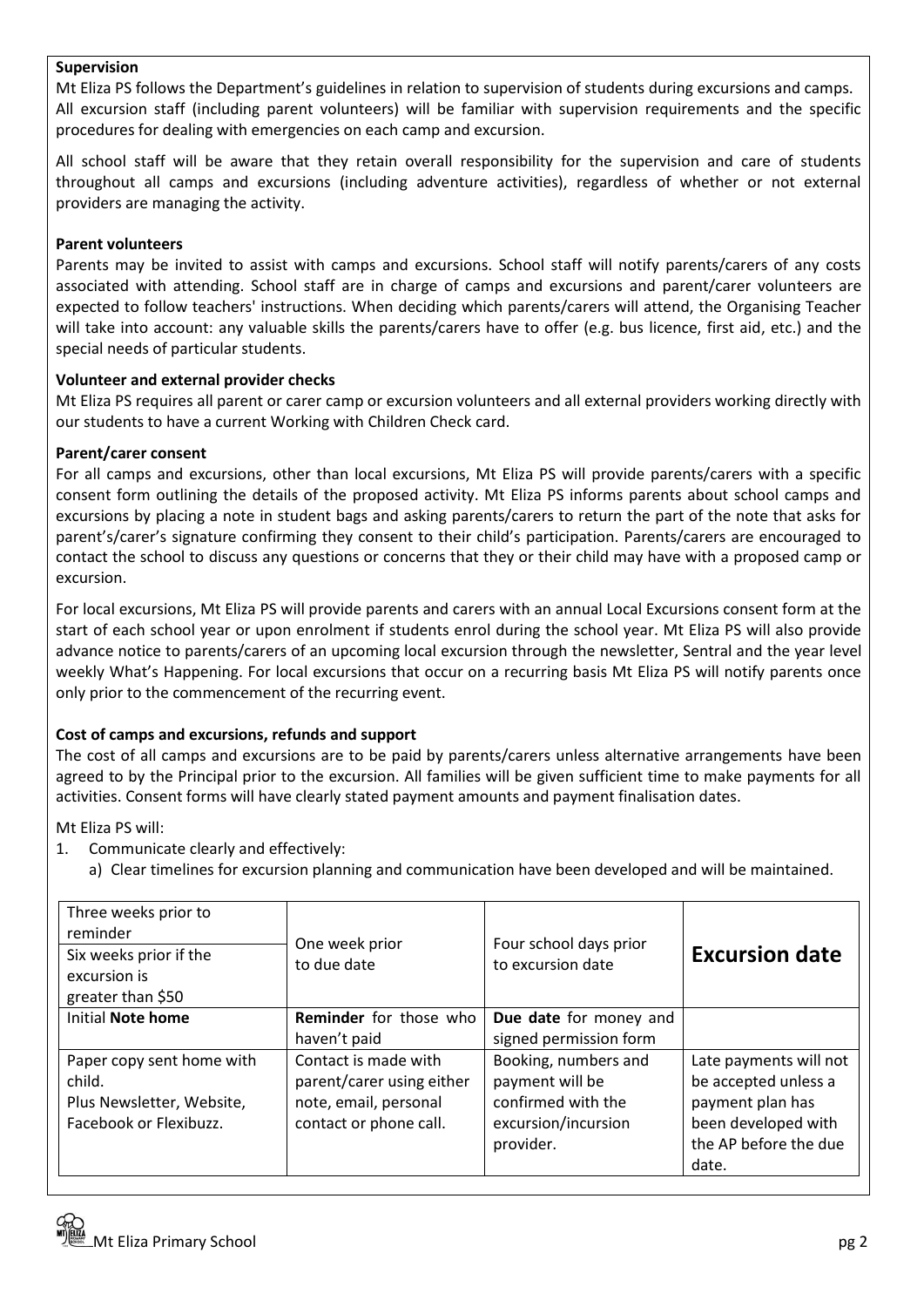- b) Options for payment plans and process for accessing them will be communicated via the school newsletter every term.
- c) Options for payment plans and process for accessing them will be communicated via permission/information forms for all camps and excursion forms for all events costing more than \$50.00.

Students who have not finalised payment or not returned their permission form by the required date will not be allowed to attend unless the Principal determines exceptional circumstances apply.

Mt Eliza PS will make all efforts to ensure that students are not excluded for financial reasons. Families experiencing financial difficulty are invited to discuss alternative payment arrangements with the Assistant Principal. The Business Manager and Admin staff can also discuss family eligibility for the Department's Camps, Sports and Excursions Fund (CSEF), which provides payments for eligible students to attend school activities, including camps and excursions. Applications for the CSEF are open to families holding a valid means-tested concession card or temporary foster parents and are facilitated by the school. Further information about the CSEF and the application form are available at [Camps, Sports and Excursions Fund.](https://www2.education.vic.gov.au/pal/camps-sports-and-excursions-fund/policy)

If a camp or excursion is cancelled or altered by the school, or a student is no longer able to attend part or all of the camp or excursion, our school will consider requests for partial or full refunds of payments made by parents/carers on a case-by-case basis taking into account the individual circumstances. Generally we will not be able to refund payments made for costs that have already been paid where those funds have already been transferred or committed to a third party and no refund is available to the school. Where possible, we will provide information about refunds to parents/carers at the time of payment. Please refer to the Parent Refund Policy.

#### **Student health**

Parents and carers need to ensure the school has up-to-date student health information prior to camps and excursions. A member of staff will be appointed with responsibility for the health needs of the students for each camp/excursion. Teachers/First Aide Officer will administer any medication provided according to our *Medication Policy* and the student's signed *Medication Authority Form*. To meet the school's obligations relating to safety, a first aid kit and mobile phone will be taken by teachers on all camps and excursions.

It is the responsibility of parents and carers to ensure their child/children are in good health when attending excursions and camps. If a student becomes ill during a camp and is not able to continue at camp it is the parent/carer's responsibility to collect them and cover any associated costs. If the Principal approves a student joining a camp late, transport to the camp is the parent/carer's responsibility.

The staff will implement the Sunsmart policy when they are offsite on an excursion.

#### **Behaviour expectations**

Students participating in camps and excursions are required to co-operate and display appropriate behaviour to ensure the camp or excursion is a safe, positive and educational experience for all students involved.

Parents/carers will be notified if their child is in danger of losing the privilege to participate in an excursion or camp due to behaviour that does not meet the standards of behaviour set out in the school's *Student Wellbeing and Engagement Policy.* The decision to exclude a student will be made by the Principal or Assistant Principal, in consultation with the Organising Teacher. Both the parent/carer and the student will be informed of this decision prior to the camp or excursion.

If on a camp or excursion the Teacher in Charge considers an individual student's behaviour does not meet required standards, then the Principal or their nominee may determine that a student should return home during the camp or excursion. In these circumstances the parent/carer is responsible for the collection of the student and any costs associated with this.

Disciplinary measures apply to students on camps and excursions consistent with our school's *Student Wellbeing and Engagement Policy, Student Code of Conduct* and *Bullying Prevention Policy*.

#### **Electronic Devices**

Students will not be permitted to bring electronic devices to camps or excursions except with prior approval from the Principal. The Principal will only approve students bringing electronic devices to a camp or excursion in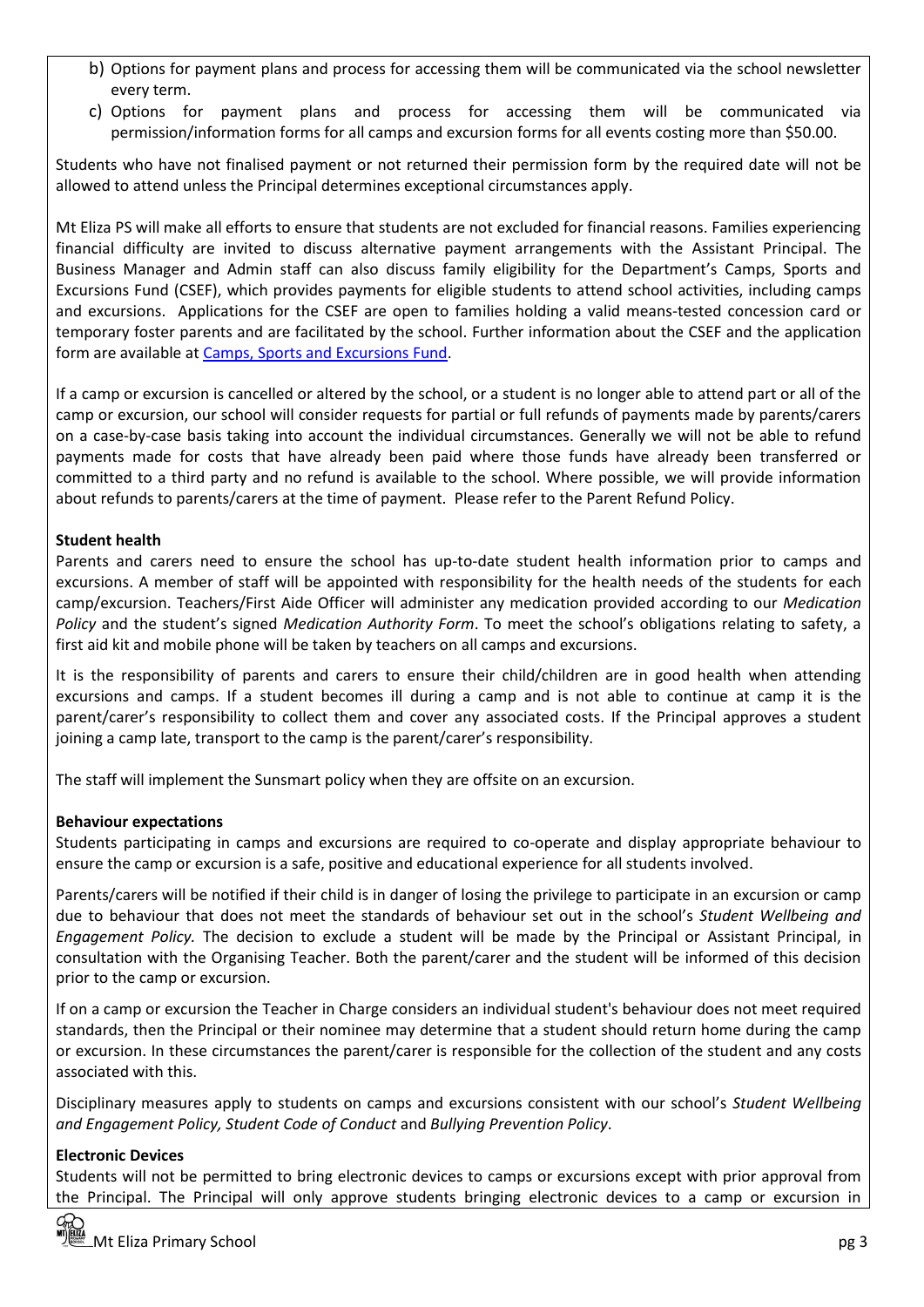exceptional circumstances and when it is in the best interests of the student, and may place conditions on its location and use during the camp or excursion.

#### **Food**

Students are not permitted to bring their own supply of food items to camps and excursions unless the item is medically indicated and discussed with the Organising Teacher, or included as an item on the clothing and equipment list for that camp or excursion.

#### **Accident and Ambulance Cover**

Any costs associated with student injury rest with parents/carers unless the Department is liable in negligence (liability is not automatic).

Unless otherwise indicated, Mt Eliza PS and the Department do not provide student accident or ambulance cover. Parents/carers may wish to obtain student accident insurance cover and/or ambulance cover, depending on their health insurance arrangements and any other personal considerations.

#### **Cancellations**

Cancellations of Camps and Excursions may be directed by Government Departments such as the Health Department. In such cases the school will follow the recommendations of the current School Operations Guide. The Principal may need to cancel or alter excursion arrangements at short notice, for safety reasons or due to circumstances beyond the control of the school, and while the Principal will try to minimise inconvenience or financial losses to parents, these may be unavoidable.

#### **Contract Tracing**

Some excursion venues are required to collect contact details and are responsible for managing record keeping for contract-tracing in line with current public health directives.

Most venues are required to use electronic record keeping that connects with an Application Programming Interface (API) linked provider or a digital system provided by Services Victoria.

The Department of Health has strongly recommended that a contact number for each individual student is provided. A school phone number alone is not considered sufficient. Providing contact details for individual students will expedite contact tracing so that individuals can be contacted by the Department of Health if required.

Parents/carers/guardians are advised that, when required, the school will be providing excursion venues with contact details for students. The phone number on school file for the student will be provided as the nominated contact number.

Venues will be collecting student names and contact phone numbers for a legitimate purpose and are subject to Victorian privacy laws so will handle the information securely and only retain it for the required 28-day period.

#### **FURTHER INFORMATION AND RESOURCES**

This policy should be read in conjunction with the following Department polices and guidelines:

- **[Excursions](https://www2.education.vic.gov.au/pal/excursions/policy)**
- [Camps, Sports and Excursions Fund](https://www2.education.vic.gov.au/pal/camps-sports-and-excursions-fund/policy)

The following school policies are also relevant to this Camps and Excursions Policy:

- Student Wellbeing and Engagement Policy
- Volunteer Policy
- Parent Payment Policy
- Sunsmart policy

## **Evaluation:**

This policy will be reviewed as part of MEPS four–year review cycle

School Council President: Dean Charge